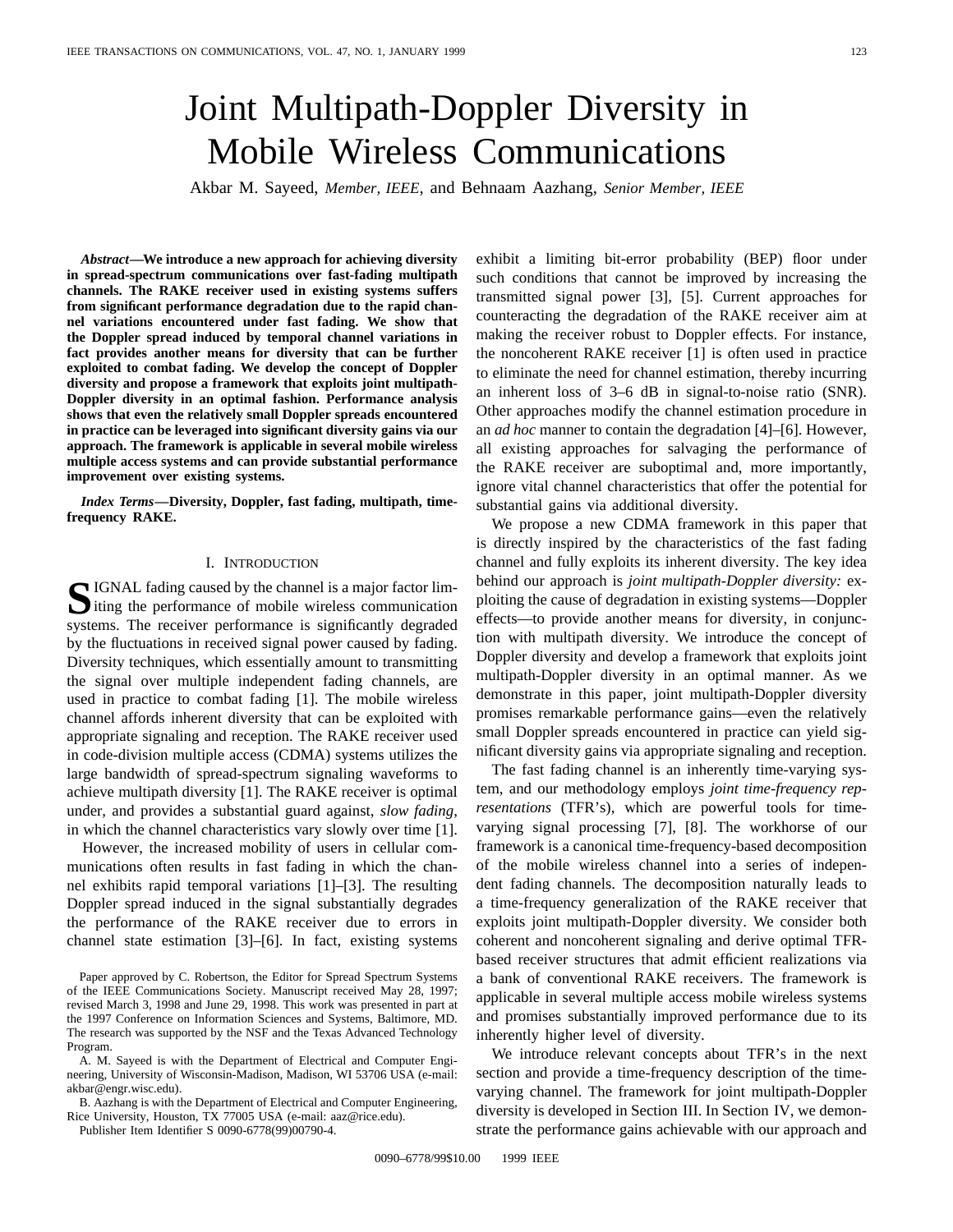provide a discussion of practical system modalities which can maximally benefit from it. Concluding remarks are provided in Section V.

#### II. PRELIMINARIES

#### *A. Time-Frequency Representations*

TFR's are powerful tools for representing time-varying signals and systems. They are two-dimensional signal representations jointly parameterized by both time and frequency. As we will see, TFR's are ideally suited for processing signals transmitted over the inherently time-varying mobile wireless channel.

The concepts of time- and frequency-shifts play a fundamental role in the theory of TFR's, and we will use them in our development. We denote time- and frequency-shifts by operators  $\mathbf{T}_{\tau}$  and  $\mathbf{F}_{\theta}$ , respectively, defined as

$$
(\mathbf{T}_{\tau}s)(t)^{\text{def}}_{\tau s}(t-\tau), \qquad (\mathbf{F}_{\theta}s)(t)^{\text{def}}_{\tau s}(t)e^{j2\pi\theta t} \qquad (1)
$$

where the parameter  $\tau$  denotes the value of the time-shift, and  $\theta$  denotes the value of the frequency-shift introduced in the signal.

The TFR of interest to us in this paper is the short-time Fourier transform (STFT) which is defined for a signal  $s(t)$  as

$$
\mathbf{STFT}_s^{(g)}(\theta,\tau) \stackrel{\text{def}}{=} \int s(t)g^*(t-\tau)e^{-j2\pi\theta t} dt \qquad (2)
$$

for a given "window" function  $q(t)$ . It is the projection of the signal onto a family of functions  $\psi_{(\theta, \tau)}(t)$  that are time- and frequency-shifted versions of  $g(t)$ 

$$
\text{STFT}_s^{(g)}(\theta, \tau) \stackrel{\text{def}}{=} \langle s, \psi_{(\theta, \tau)} \rangle \tag{3}
$$

$$
\psi_{(\theta,\tau)}(t) \stackrel{\text{def}}{=} (\mathbf{F}_{\theta} \mathbf{T}_{\tau} g)(t) = g(t-\tau) e^{j2\pi\theta t} \qquad (4)
$$

where  $\langle \cdot, \cdot \rangle$  denotes the inner product. The STFT can also be interpreted as a time-frequency correlation function. In fact, **STFT**<sup>(g)</sup>( $\theta$ ,  $\tau$ ) is the correlator output for optimally detecting the signal  $\psi_{(\theta, \tau)}(t)$  in the presence of additive white Gaussian noise (AWGN).

# *B. Channel and Signal Models*

We next develop the time-frequency-based channel and signal models that underlie the development in this paper. Our discussion is in the context of CDMA systems, and since the focus of this paper is on the effects of the channel, we restrict our discussion to the single-user case, binary signaling, negligible intersymbol interference, and perfect synchronization.

The baseband transmitted signal  $x(t)$  can be represented as

$$
x(t) = \sum_{p} q_p(t - pT) \tag{5}
$$

where T is the symbol period,  $q_p(t)$  is the information bearing waveform,  $q_p(t) \in \{q^{\hat{1}}(t), q^{\hat{0}}(t)\}\$ , that could either correspond to antipodal signaling  $(q^1(t) = -q^0(t))$  or orthogonal

$$
\begin{array}{c}\n\mathsf{X}(t) \\
\hline\n\end{array}\n\qquad\n\begin{array}{c}\n\mathsf{I}(t) \\
\hline\n\end{array}\n\qquad\n\begin{array}{c}\n\mathsf{I}(t) \\
\hline\n\end{array}\n\qquad\n\begin{array}{c}\n\mathsf{I}(t) \\
\hline\n\end{array}\n\qquad\n\begin{array}{c}\n\mathsf{I}(t) \\
\hline\n\end{array}\n\qquad\n\begin{array}{c}\n\mathsf{I}(t) \\
\hline\n\end{array}\n\qquad\n\begin{array}{c}\n\mathsf{I}(t) \\
\hline\n\end{array}\n\qquad\n\begin{array}{c}\n\mathsf{I}(t) \\
\hline\n\end{array}\n\qquad\n\begin{array}{c}\n\mathsf{I}(t) \\
\hline\n\end{array}\n\qquad\n\begin{array}{c}\n\mathsf{I}(t) \\
\hline\n\end{array}\n\qquad\n\begin{array}{c}\n\mathsf{I}(t) \\
\hline\n\end{array}\n\qquad\n\begin{array}{c}\n\mathsf{I}(t) \\
\hline\n\end{array}\n\qquad\n\begin{array}{c}\n\mathsf{I}(t) \\
\hline\n\end{array}\n\qquad\n\begin{array}{c}\n\mathsf{I}(t) \\
\hline\n\end{array}\n\qquad\n\begin{array}{c}\n\mathsf{I}(t) \\
\hline\n\end{array}\n\qquad\n\begin{array}{c}\n\mathsf{I}(t) \\
\hline\n\end{array}\n\qquad\n\begin{array}{c}\n\mathsf{I}(t) \\
\hline\n\end{array}\n\qquad\n\begin{array}{c}\n\mathsf{I}(t) \\
\hline\n\end{array}\n\qquad\n\begin{array}{c}\n\mathsf{I}(t) \\
\hline\n\end{array}\n\qquad\n\begin{array}{c}\n\mathsf{I}(t) \\
\hline\n\end{array}\n\qquad\n\begin{array}{c}\n\mathsf{I}(t) \\
\hline\n\end{array}\n\qquad\n\begin{array}{c}\n\mathsf{I}(t) \\
\hline\n\end{array}\n\qquad\n\begin{array}{c}\n\mathsf{I}(t) \\
\hline\n\end{array}\n\qquad\n\begin{array}{c}\n\mathsf{I}(t) \\
\hline\n\end{array}\n\qquad\n\begin{array}{c}\n\mathsf{I}(t)
$$

Fig. 1. Mobile wireless channel: linear time-varying system.

signaling  $\langle \langle q^1, q^0 \rangle = 0$ ). The spread-spectrum waveforms  $q^m(t)$ ,  $m = 0, 1$  take the form

$$
q^{m}(t) = \sum_{n=0}^{P-1} c^{m}[n]v(t - nT_c), \qquad 0 \le t < T \qquad (6)
$$

where  $v(t) = I_{[0, T_c)}(t)$ , the chip waveform,  $T_c$  is the chip interval,  $I_{[a, b)}(t)$  is the indicator function of  $[a, b), T = PT_c$ , and  $c^m[n]$  is the spreading code corresponding to  $q^m(t)$ [1]. The signal bandwidth  $B \approx 1/T_c$ , and the parameter  $P = T/T_c \approx TB \gg 1$  is called the spreading gain of the spread-spectrum system.

As illustrated in Fig. 1, the baseband signal  $r(t)$  at the receiver is given by

$$
r(t) = s(t) + n(t) = \int_0^\infty h(t, \tau) x(t - \tau) d\tau + n(t) \quad (7)
$$

where the channel is described by the kernel  $h(t, \tau)$  which corresponds to a time-varying linear system [1], [9], and  $n(t)$ is zero-mean, complex, circular AWGN with power spectral density  $\mathcal{N}_0$ . An equivalent representation of the channel, central to our discussion, is in terms of the *spreading function* defined as

$$
H(\theta, \tau) \stackrel{\text{def}}{=} \int h(t, \tau) e^{-j2\pi\theta t} dt \tag{8}
$$

with the corresponding representation of  $s(t)$  given by

$$
s(t) = \iint H(\theta, \tau)(\mathbf{F}_{\theta}\mathbf{T}_{\tau}x)(t) d\theta d\tau
$$

$$
= \iint H(\theta, \tau)x(t-\tau)e^{j2\pi\theta t} d\theta d\tau.
$$
(9)

The spreading function  $H(\theta, \tau)$  quantifies the time-frequency spreading produced by the channel— $\theta$  corresponds to the Doppler shifts introduced by the channel (temporal variations), and  $\tau$  corresponds to the multipath delays.

The time-varying channel impulse response  $h(t, \tau)$  is best modeled as a stochastic process, and the wide-sense stationary uncorrelated scatterer (WSSUS) model [1], [9] is widely used in which the temporal variations in  $h(t, \tau)$  are represented as a stationary Gaussian process, and the channel responses at different lags (different scatterers) are uncorrelated (independent). The second-order statistics characterizing the channel  $are<sup>1</sup>$ 

$$
E\{H(\theta_1, \tau_1)H^*(\theta_2, \tau_2)\} = \Psi(\theta_1, \tau_1)\delta(\theta_1 - \theta_2)\delta(\tau_1 - \tau_2)
$$
\n(10)

$$
\Psi(\theta, \tau) \stackrel{\text{def}}{=} E\{|H(\theta, \tau)|^2\} \tag{11}
$$

where  $\delta(\cdot)$  denotes the Dirac delta function. The function  $\Psi(\theta, \tau) \geq 0$  is called the *scattering function* and denotes the

<sup>1</sup>We assume a zero-mean channel (Rayleigh fading). Extension to Rician fading is straightforward.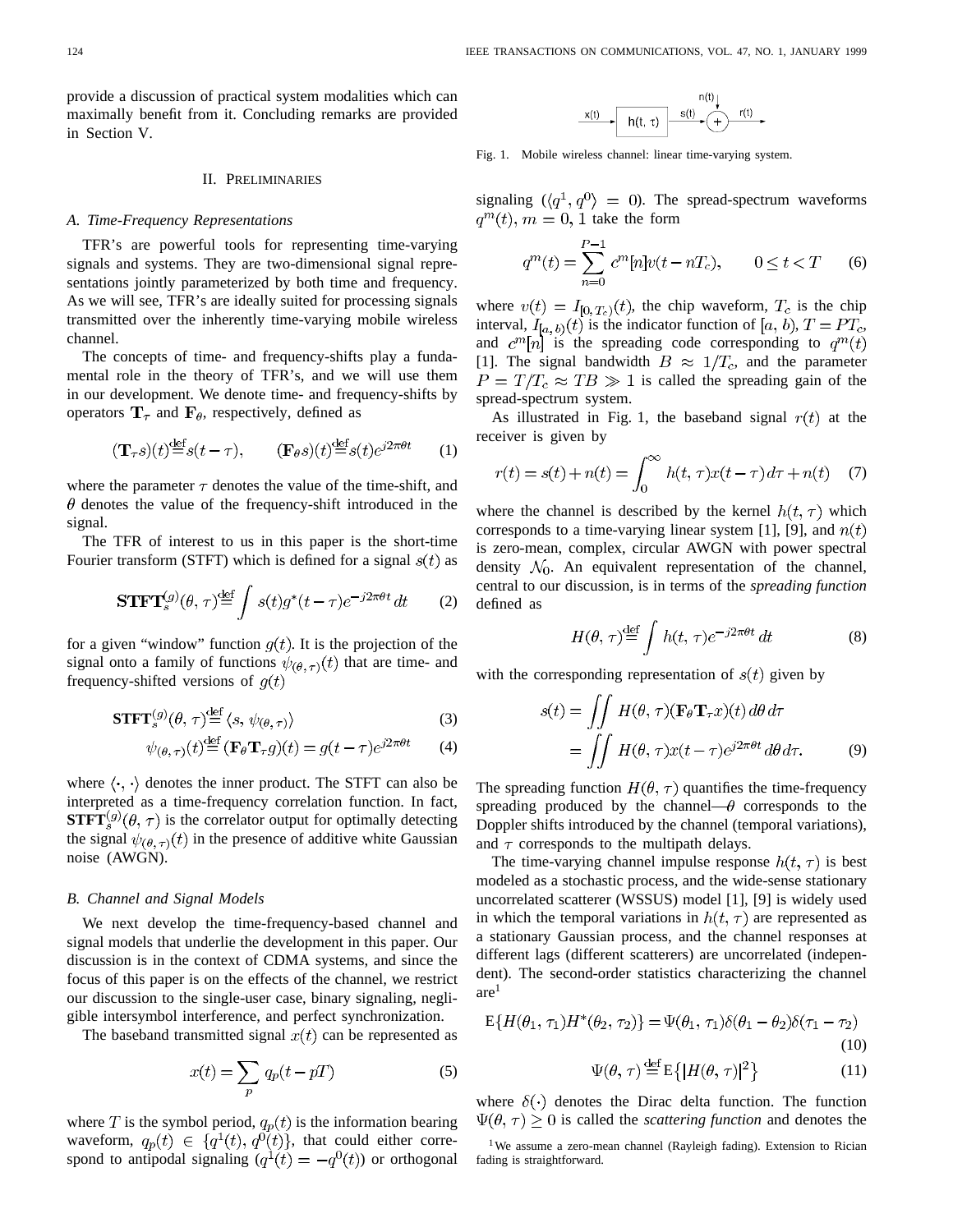distribution of channel power as a function of multipath and Doppler shifts. The (essential) support of  $\Psi(\theta, \tau)$  over  $\tau$  is called the *multipath spread* of the channel, denoted by  $T_m$ . Similarly, the *Doppler spread* is the (one-sided)  $\theta$ -support of  $\Psi(\theta, \tau)$ , denoted by  $B_d$ .

Under our assumption of negligible intersymbol interference (ISI)  $(T_m \ll T)$ , the "one-shot detector" suffices which decodes each symbol independently; that is, the pth symbol is decoded using  $r(t)$ ,  $pT \le t < (p+1)T$ , only. Thus, without loss of generality, we base our discussion on the  $p = 0$  symbol

$$
r(t) = s(t) + n(t), \qquad 0 \le t < T
$$
\n
$$
s(t) = \int_0^{T_m} \int_{-B_d}^{B_d} \tilde{H}(\theta, \tau) q(t - \tau) e^{j2\pi\theta\tau} d\theta d\tau \quad (13)
$$

where

$$
\tilde{H}(\theta,\tau) = \int_0^T h(t,\tau)e^{-j2\pi\theta t} dt
$$

$$
= T \int_{-B_d}^{B_d} H(\theta',\tau)e^{-j\pi(\theta-\theta')T} \text{sinc}((\theta-\theta')T) d\theta'
$$
\n(14)

is the spreading function corresponding to  $0 \leq t < T$ , and  $\operatorname{sinc}(x) = \sin(\pi x)/\pi x.$ 

## *C. Fading and Diversity*

The degradation caused by the stochastic channel is best illustrated by the simple case of Rayleigh fading in which the channel exhibits no fluctuation over the signal duration and bandwidth; that is,  $H(\theta, \tau) = \alpha \delta(\theta) \delta(\tau)$  in (13), where  $\alpha$  is a zero-mean, Gaussian random variable with unit variance, and

$$
r(t) = \alpha q(t) + n(t). \tag{15}
$$

Fig. 2 illustrates the degradation in performance due to fading for coherent antipodal signaling [1]. The BEP for the fading channel is depicted by the  $L = 1$  dashed curve in Fig. 2, whereas the solid curve corresponds to a nonfading AWGN channel. As evident, fading results in a loss of about 18 dB in SNR at BEP  $= 10^{-3}$ .

Diversity techniques are employed in practice to combat the effects of fading [1]. The basic idea is to transmit the signal over multiple  $(L > 1)$  independent fading channels, while keeping the total power constant by transmitting at a lower power in each channel. Common diversity techniques include antenna diversity, time diversity, frequency diversity, and polarization diversity [1]–[3]. The dashed curves in Fig. 2 illustrate the performance improvement due to coherent diversity processing [1]. It is evident that performance improves monotonically with increasing L. In fact, as  $L \rightarrow \infty$ , the performance of coherent diversity reception converges to the performance over a nonfading AWGN channel [10]–[14].

## III. JOINT MULTIPATH-DOPPLER DIVERSITY

The fast fading mobile wireless channel intrinsically affords diversity, and in this section we develop a CDMA framework that fully exploits it via joint multipath-Doppler processing.



Fig. 2. BEP versus SNR for coherent antipodal signaling over AWGN (solid) and Rayleigh fading (dashed) channels. The dashed curves represent different levels  $(L = 1, 2, 3, 4)$  of diversity. Monotonic improvement as a function of  $L$  is evident.

Fundamental to our approach is a time-frequency decomposition of the channel into independent flat-fading channels. The channel decomposition naturally identifies an STFTbased generalization of the RAKE receiver for achieving joint multipath-Doppler diversity.

#### *A. Canonical Channel Decomposition*

As evident from (13), the received signal consists of a linear combination of time-shifted (multipath) and frequency-shifted (Doppler) copies of the transmitted signal. The time-frequency shifted copies of the transmitted signal produced by the channel provide an inherent diversity mechanism that can be exploited via appropriate signal processing. The following result describes a canonical representation of the channel and the received signal that plays a fundamental role in our framework for exploiting channel diversity.<sup>2</sup>

*Theorem:* The received signal  $s(t)$  in (13) admits the finitedimensional representation

$$
s(t) \approx \frac{T_c}{T} \sum_{n=0}^{N} \sum_{k=-K}^{K} \hat{H}\left(\frac{k}{T}, nT_c\right) u_{k,n}(t) \qquad (16)
$$

where  $N = [T_m/T_c] \approx [T_m B]$ ,  $K = [B_d T]$ , and  $\hat{H}(\theta, \tau)$ is a smoothed version of  $H(\theta, \tau)$ 

$$
\hat{H}(\theta,\tau) = \frac{T}{T_c} \int_0^{T_m} \int_{-B_d}^{B_d} H(\theta',\tau') e^{-j\pi(\theta-\theta')T}
$$

$$
\cdot \operatorname{sinc}((\theta-\theta')T) \operatorname{sinc}((\tau-\tau')/T_c) d\theta' d\tau'. \tag{17}
$$

The basis waveforms  $u_{k,n}(t)$ 's are defined as

$$
u_{k,n}(t) \stackrel{\text{def}}{=} (\mathbf{F}_{k/T} \mathbf{T}_{nT_c} q)(t) = q(t - nT_c)e^{j(2\pi kt/T)} \tag{18}
$$

 $2$ We note that similar sampled representations of the WSSUS channel have also been developed by Bello [9] and Kennedy [15] based on time and bandwidth constraints. However, our development and interpretation in the context of diversity signaling is quite different.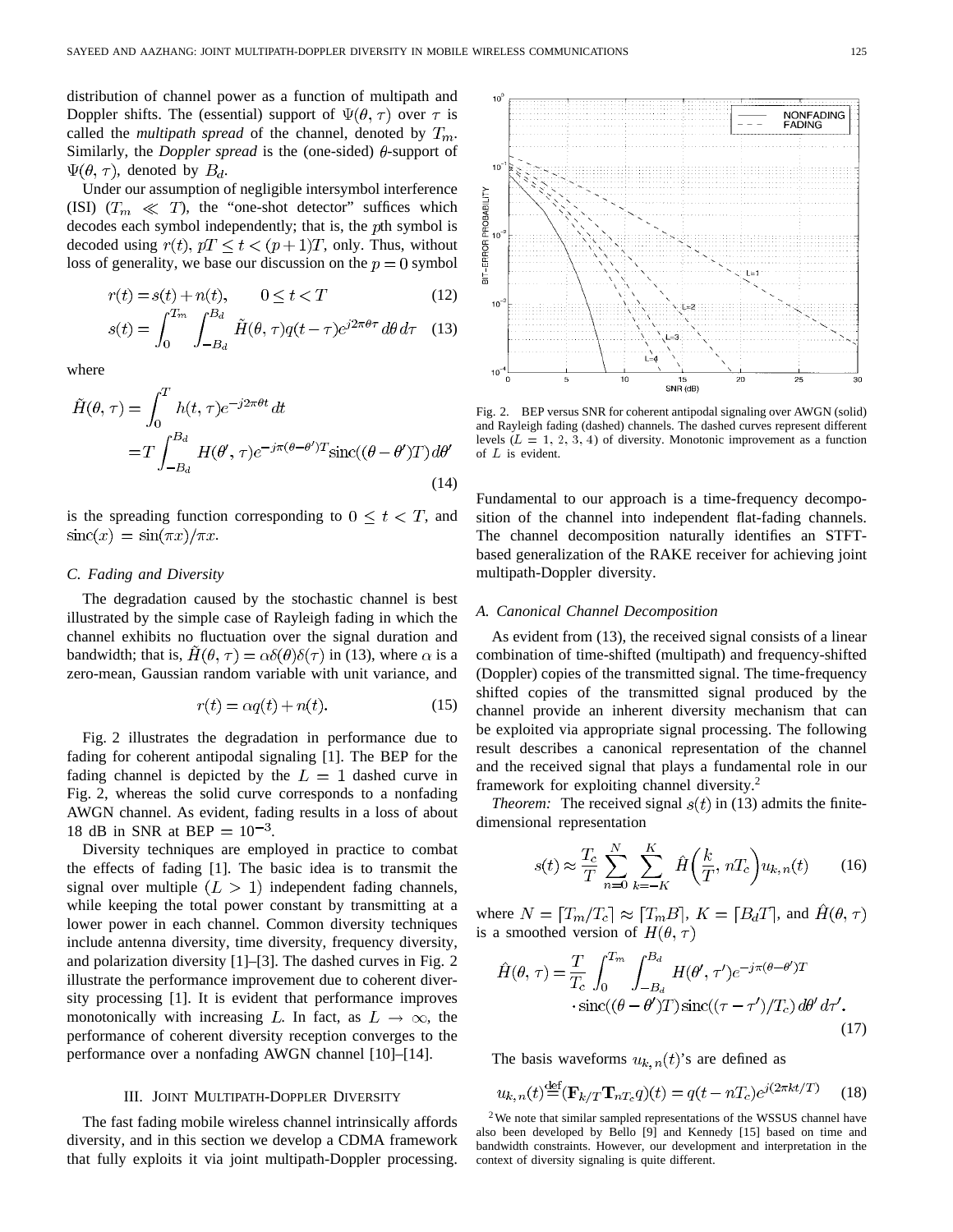and are approximately orthogonal to each other

$$
u_{k,n}, u_{k',n'}\rangle \approx T\delta_{k-k'}\delta_{n-n'}
$$
 (19)

where  $\delta_k$  denotes the Kronecker delta function.

 $\Box$ *Proof:* See the Appendix. Note that despite the smoothing in (17), the samples  $H(k/T, nTc)$  are uncorrelated for a sufficiently smooth  $\Psi(\theta, \tau)$ , as evident from

$$
E\left\{\hat{H}\left(\frac{k}{T}, nT_c\right)\hat{H}^*\left(\frac{l}{T}, mT_c\right)\right\}=\frac{T^2}{T_c^2}e^{-j\pi(k-l)}\iint \Psi(\theta, \tau)\operatorname{sinc}\left(\left(\frac{k}{T} - \theta\right)T\right)\cdot\operatorname{sinc}\left(\left(\frac{l}{T} - \theta\right)T\right)\operatorname{sinc}\left(\frac{nT_c - \tau}{T_c}\right)\cdot\operatorname{sinc}\left(\frac{mT_c - \tau}{T_c}\right)d\theta d\tau
$$
(20)

which directly follows from (17). By virtue of the orthogonality of the  $u_{k,n}(t)$ 's, and the statistical independence of the channel coefficients  $H(\theta, \tau)$ , the representation (16) effectively decomposes the channel into  $(N + 1) \times (2K + 1)$ independent, flat-fading (diversity) channels by appropriately *sampling* the multipath-Doppler plane. Fig. 3(a) illustrates the time-frequency sampling in (16). Note that the *number* of diversity channels is proportional to the product  $T_m B_d(T/T_c)$ . Thus, for fixed channel parameters  $T_m$  and  $B_d$ , the level of diversity is proportional to the time-bandwidth product (TBP),  $TB \approx (T/T_c)$ , of the signaling waveform. This also illustrates the remarkable ability of CDMA systems to exploit channel diversity. For nonspread-spectrum signals, TBP  $\approx$ 1, since their bandwidth and duration cannot be controlled independently. However, for spread-spectrum signals, the TBP  $\approx (T/T_c) = P$ , the processing gain, which can be made arbitrarily large, in principle. The diversity gain is also a function of the power in the samples  $\hat{H}(k/T, nT_c)$ , as discussed later in Section IV-A.<sup>3</sup>

A few remarks are warranted about the loss of information in (16) due to the  $(\theta, \tau)$ -sampling. Due to the time- and bandlimited nature of  $q(t)$ , the receiver only "sees" a corresponding time- and band-limited version of the channel, which in turn justifies the sampling of the spreading function in (16). In fact, the approximation in (16) can be made arbitrarily close by oversampling in multipath and by increasing the number of terms in the summation. However, virtually all the signal energy is captured by  $N = \lceil T_m/T_c \rceil$  multipath and  $K = [TB_d]$  Doppler components. Furthermore, (16) is a Karhunen–Loève-like expansion of the received signal  $s(t)$ : the  $H(k/T, nT_c)$ 's are uncorrelated random variables, and the  $u_{k,n}(t)$ 's are (roughly) orthogonal waveforms. The approximate orthogonality of the  $u_{k,n}(t)$ 's is illustrated in Fig. 3(b) which shows a three-dimensional plot of the timefrequency correlation function

 $\textbf{STFT}_q^{(q)}\!\!\left(\frac{k}{T}\!,\,nT_c\right)$ 



Fig. 3. (a) Sampling of the time-frequency plane to create multipath-Doppler diversity channels. (b) Sampled time-frequency correlation function of a spread-spectrum signaling waveform (length-31 M-sequence).

$$
= \langle q, \mathbf{F}_{k/T} \mathbf{T}_{nT_c} q \rangle = \int q(t) q^*(t - nT_c) e^{-j(2\pi kt/T)} dt
$$
\n(21)

of a spread-spectrum waveform generated from a length-31 M-sequence [1].

#### *B. Optimal Time-Frequency Receiver Structures*

The canonical signal representation (16) clearly identifies the correlator waveforms needed to process the independent multipath-Doppler components

$$
u_{k,n}^m(t) \stackrel{\text{def}}{=} (\mathbf{F}_{k/T} \mathbf{T}_{nT_c} q^m)(t) = q^m(t - nT_c)e^{j(2\pi kt/T)},
$$
  
\n
$$
k = -K, -K + 1, \cdots, K,
$$
  
\n
$$
n = 0, 1, \cdots, N.
$$
 (22)

Recalling the definition of the STFT in (2), we note that the correlator outputs can be computed via sampled STFT's; that is, the sufficient statistics are given by

$$
Z_{k,n}^{m} \stackrel{\text{def}}{=} \langle r, u_{k,n}^{m} \rangle = \mathbf{STFT}_{r}^{(q^m)} \bigg( \frac{k}{T}, nT_c \bigg). \tag{23}
$$

The sufficient statistics  $Z_{k,n}^m$  may be combined coherently if the channel coefficients  $\hat{H}(k/T, nT_c)$  are available at the receiver.<sup>4</sup> The optimal test statistic, which is applicable to both

 $3$  From the perspective of received signal power, (16) should be interpreted as follows: the total received power remains constant—it is distributed in the  $(N + 1) \times (2K + 1)$  channel samples according to  $\Psi(\theta, \tau)$ .

<sup>&</sup>lt;sup>4</sup>Pilot-based estimates of  $\hat{H} (k/T, nT_c)$  may be available—more discussion in the next subsection.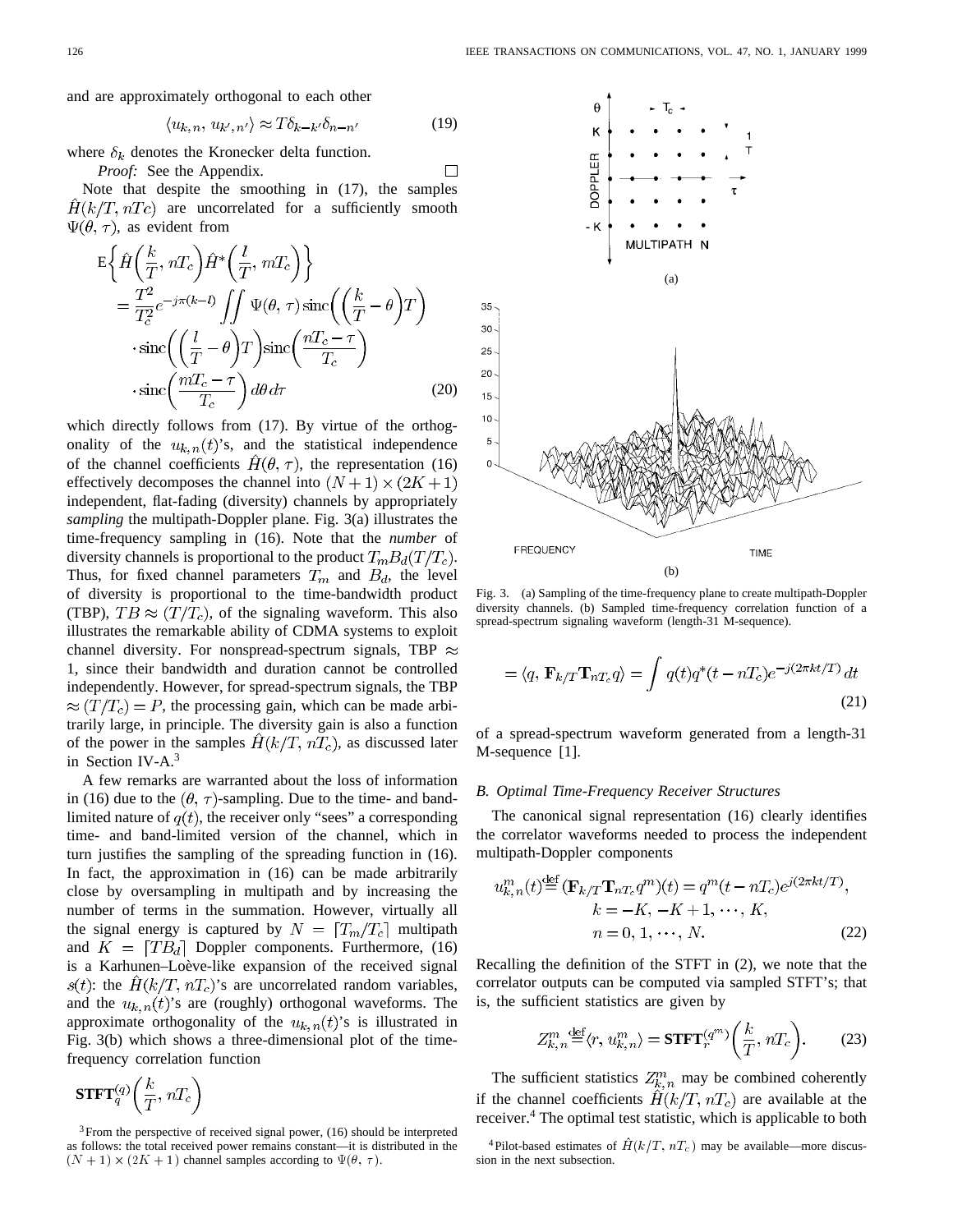

Fig. 4. STFT-based detector structures (time-frequency RAKE receivers) for exploiting joint multipath-Doppler diversity: (a) coherent processing and (b) noncoherent processing.



Fig. 5. Implementation of sampled STFT using a bank of identical matched filters determined by the signaling waveforms.  $Z_{k,n}^m(p)$  denotes the sufficient statistics for the pth symbol; that is,  $Z_{k,n}^m(p) = \langle r_p, u_{k,n}^m \rangle$ , where  $r_p(t) = r(t + pT)$ . Note that each matched filter branch corresponds to a conventional RAKE receiver.

antipodal or orthogonal signaling, is given by

$$
Z_C = sgn\left(\text{real}\left\{\sum_{n=0}^{N}\sum_{k=-K}^{K}\hat{H}^*\left(\frac{k}{T}, nT_c\right)\right.\right.\cdot [Z_{k,n}^1 - Z_{k,n}^0]\right\}.
$$
 (24)

Fig. 4(a) illustrates the STFT-based detector structure for coherent processing.

If channel coefficients are not available at the receiver, but only the power in the channel coefficients is known, noncoherent processing may be used. The optimal noncoherent (quadratic) test statistic is given by

$$
Z_Q = \text{sgn}\left(\sum_{n=0}^{N} \sum_{k=-K}^{K} \hat{\Psi}\left(\frac{k}{T}, nT_c\right) \cdot \left[|Z_{k,n}^1|^2 - |Z_{k,n}^0|^2\right]\right)
$$
(25)

$$
\hat{\Psi}(\theta,\tau) \stackrel{\text{def}}{=} \frac{||q||^2 \mathcal{E}\{\hat{H}(\theta,\tau)|^2\}}{||q||^2 \mathcal{E}\{\hat{H}(\theta,\tau)|^2\} + \mathcal{N}_0}.
$$
\n(26)

If the channel power profile is not known exactly, equalgain noncoherent combining may be employed, which assumes uniform power in the different multipath-Doppler components  $(\Psi(\theta, \tau) = 1)$ . Fig. 4(b) illustrates the STFT-based noncoherent detector structure which, of course, is only valid with orthogonal signaling.

*1) Remarks on Optimality:* Both the coherent  $(Z_C)$  and noncoherent  $(Z_Q)$  detectors are optimal in the sense of minimum BEP. However, they assume different amount of information about the channel.  $Z_C$  requires knowledge of the actual channel coefficients, whereas  $Z_Q$  only requires knowledge of the second-order channel statistics. With exact knowledge of the channel coefficients,  $Z_C$  would obviously perform better than  $Z_Q$ . However, in practice the channel has to be *estimated*, such as through a pilot transmission. If the channel coefficients are estimated from the *received* waveform  $r(t)$ , it can be shown that the corresponding  $Z_C$  cannot outperform  $Z_Q$ . This is related to the estimator-correlator interpretation of  $Z_Q$ .<sup>5</sup> However, if the channel is estimated from a pilot transmission at a higher SNR compared to  $r(t)$ , then  $Z_C$  can perform better than  $Z_Q$ . In general, the performance of a pilot-based coherent receiver would lie somewhere between that of  $Z_C$  (with perfect channel estimates) and  $Z_{\text{O}}$ .

*2) Special Cases of the Time-Frequency Receivers:* There are two important special cases of the proposed time-frequency receivers. One is the well-known RAKE receiver that exploits multipath diversity, and the other is a new receiver structure for exploiting Doppler diversity, which we refer to as the "Doppler RAKE receiver."

The RAKE receiver corresponds to the samples on the multipath axis in Fig. 3(a); that is, it achieves  $(N + 1)$ -point multipath diversity as opposed to the  $(N+1)\times(2K+1)$ -point diversity of the time-frequency RAKE receiver. The decision statistics for the RAKE receiver are given by (24) and (25) by setting  $K = 0$ . The RAKE receiver is optimal for *slowfading*  $(TB_d \approx 0)$ , *frequency-selective*  $(T_m \geq T_c)$  scenarios and is implicitly based on a time-invariant channel model:  $H(\theta, \tau) = \delta(\theta) g(\tau)$ . In fact, practical implementations of the RAKE receiver rely on slow fading to obtain accurate channel estimates by averaging over several symbols [1], [5]. Indeed, the errors incurred in channel estimation are primarily

 ${}^5Z_{\odot}$  inherently forms a minimum-mean-squared-error estimate of the channel coefficients based on  $r(t)$ , which is also optimal from a detection viewpoint.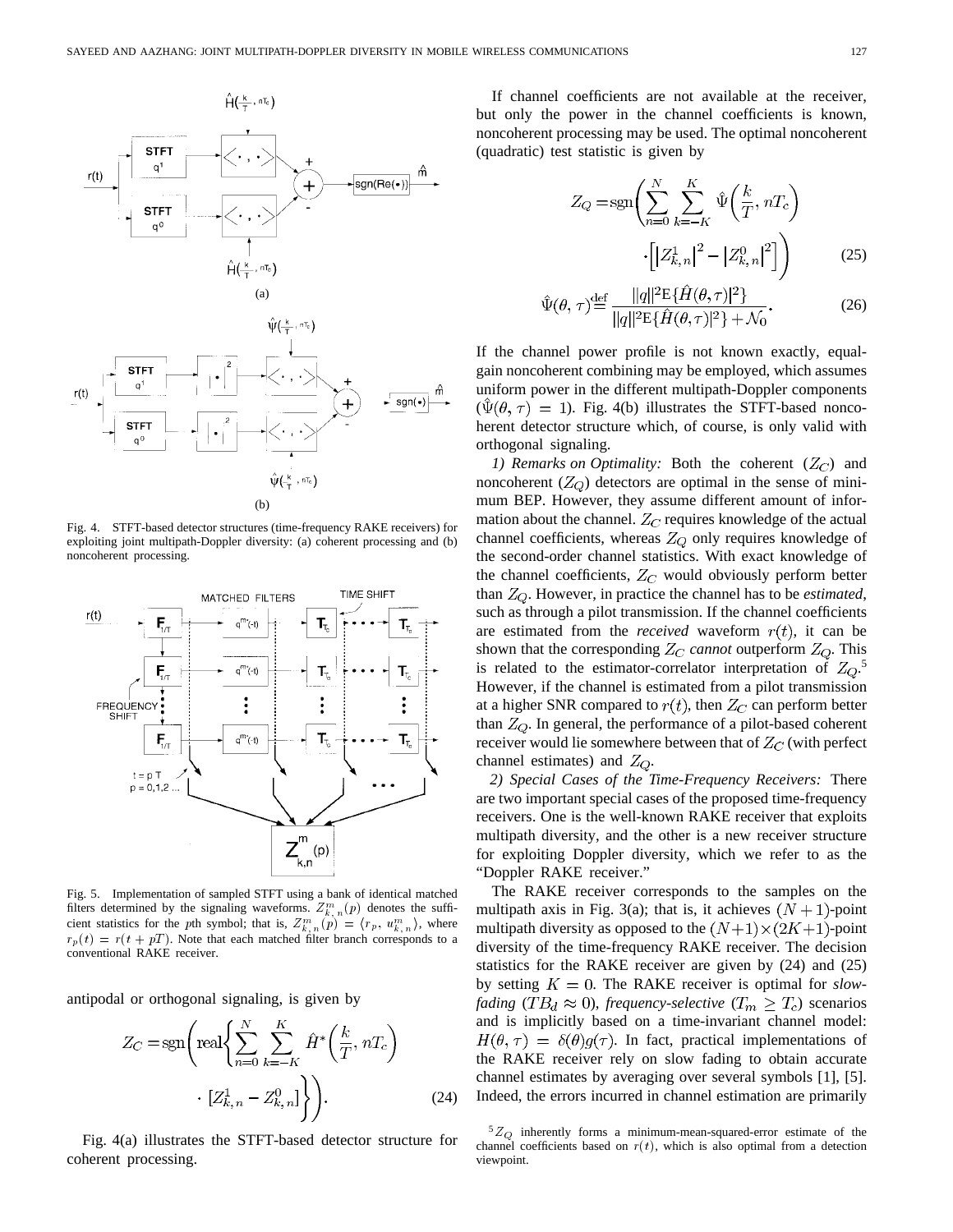responsible for the performance degradation of the RAKE receiver under fast fading [3]–[6].

The Doppler RAKE receiver is the dual of the conventional RAKE receiver in that it samples the Doppler axis to achieve  $(2K+1)$ -point diversity [see Fig. 3(a)]. It is optimal for *fastfading*<sup>6</sup> ( $TB_d \geq 0.01$ ), *frequency-nonselective* ( $T_m \ll T_c$ ) scenarios and assumes a frequency-invariant channel model:  $H(\theta, \tau) = M(\theta)\delta(\tau)$ . The Doppler RAKE decision statistics are given by (24) and (25) by setting  $N = 0$ .

*3) Implementational Complexity:* Fig. 5 illustrates the implementation of the sampled STFT via a bank of identical matched filters determined by the signaling waveforms. The received signal  $r(t)$ , modulated to different Doppler frequencies, is fed to the different matched filters. Note that each matched filter admits a tapped delay-line implementation of the RAKE receiver. Thus, time-frequency RAKE receivers can be efficiently implemented via a bank of conventional RAKE receivers—their computational complexity is  $(2K + 1)$  times that of the conventional RAKE receiver.

## IV. DISCUSSION

The key idea behind our time-frequency-based framework for fast fading channels is to exploit the cause of degradation in existing systems—Doppler shifts—to provide additional diversity, in conjunction with multipath diversity. In this section, we demonstrate the practical viability and potential performance gains of joint multipath-Doppler diversity and identify several system modalities that can benefit from it.

## *A. Potential Performance Gains*

We demonstrate in this section that the relatively small Doppler spreads encountered in practice can be leveraged into substantial diversity gains via appropriate signal processing. In practice, performance degradation occurs in existing systems for values of  $TB_d$  as low as 0.01 [4], [5]. Such values of  $TB_d$ are commonly encountered. For example,  $TB_d \approx 0.013$  at a data rate of 10 kHz, carrier frequency of 1.8 GHz, and maximum mobile speed of 50 m/h. More importantly, at modestly larger values of  $TB_d$  ( $TB_d \geq 0.2$ ), significant gains ( $\geq 3$  dB in SNR) can be achieved by exploiting Doppler diversity. As elaborated in Section IV-B, there are several system modalities in which such gains can be achieved by attaining desired values of  $TB<sub>d</sub>$  via appropriate signaling and reception.

Such remarkable diversity gains at relatively small Doppler spreads are due to the fact that a large fraction of the maximum gain due to additional diversity components is attained at relatively small fractions of the total power in those components. For illustration, consider the practically relevant situation in which  $0 < TB_d < 1$ , resulting in  $K = 1$  in (16). Using (16) and (17), it can be readily shown that the power in the signal component of the time-frequency correlator outputs (23) is given by

$$
E\{|\langle s, u_{k,n}\rangle|^2\} \approx ||q||^4 \int_0^{T_m} \int_{-B_d}^{B_d} \Psi(\theta, \tau) \operatorname{sinc}^2(\tau/T_c - n) \cdot \operatorname{sinc}^2(\theta T - k) d\theta d\tau.
$$
 (27)





Fig. 6. The variation in  $\rho$  as a function of the product  $TB_d$ .

For simplicity, assume uniform channel power distribution as a function of Doppler variable:  $\Psi(\theta, \tau) = \Psi(\tau)$  for . <sup>7</sup> For each fixed multipath index *n*, the ratio of the power in the  $k = \pm 1$  Doppler components to the total power in the three  $(k = 0, \pm 1)$  components is

$$
\rho(TB_d) \stackrel{\text{def}}{=} \frac{E\{|\langle s, q_{\pm 1,n}\rangle|^2\}}{E\{|\langle s, q_{0,n}\rangle|^2\} + 2E\{|\langle s, q_{\pm 1,n}\rangle|^2\}}
$$

$$
= \frac{\int_{-T B_d}^{T B_d} \text{sinc}^2(\beta - 1) d\beta}{\int_{-T B_d}^{T B_d} \text{sinc}^2(\beta) d\beta + 2 \int_{-T B_d}^{T B_d} \text{sinc}^2(\beta - 1) d\beta.}
$$
(28)

Note that  $0 \leq \rho(TB_d) \leq 1/3$  and increases monotonically with  $TB_d$  as shown in Fig. 6.  $\rho = 0$  at  $TB_d = 0$ , corresponding to  $(N+1)$  equal-power multipath components. Whereas,  $\rho \approx 1/4$  at  $TB_d = 1$ , corresponding to  $3(N+1)$  multipath-Doppler diversity components with a (1/4, 1/2, 1/4) power distribution as a function of the Doppler index  $k$ . The gain due to joint multipath-Doppler diversity increases as  $\rho \rightarrow 1/4$  $(TB_d \rightarrow 1)$ .

Fig. 7 illustrates the performance gains due to joint multipath-Doppler diversity as a function of  $\rho$  for two  $(N = 1)$ multipath components and coherent processing.<sup>8</sup> As evident, an SNR gain of 8.5 dB (BEP =  $10^{-4}$ ) is achievable ( $\rho = 1/4$ ) with the time-frequency RAKE receiver as compared to the RAKE receiver. However, the remarkable fact is that more than a third (3 dB) of the 8.5 dB gain is achieved at about 1.25% of the total power in the  $k = \pm 1$  Doppler components ( $\rho = 0.0125$ ). Similarly, more than 5 dB SNR gain is achieved at about 5% of the total power in the Doppler components ( $\rho = 0.05$ ). As evident from Fig. 6, the values of  $\rho = 0.0125, 0.05,$  and 0.1 are achieved at relatively small

<sup>7</sup>We note that the total signal power in the correlator outputs remains constant for a given SNR—the distribution of power as a function of  $k$ (Doppler) depends on  $TB_d$  as in (28).

8BEP calculations are based on the analysis of RAKE receiver in [1, pp. 798–806].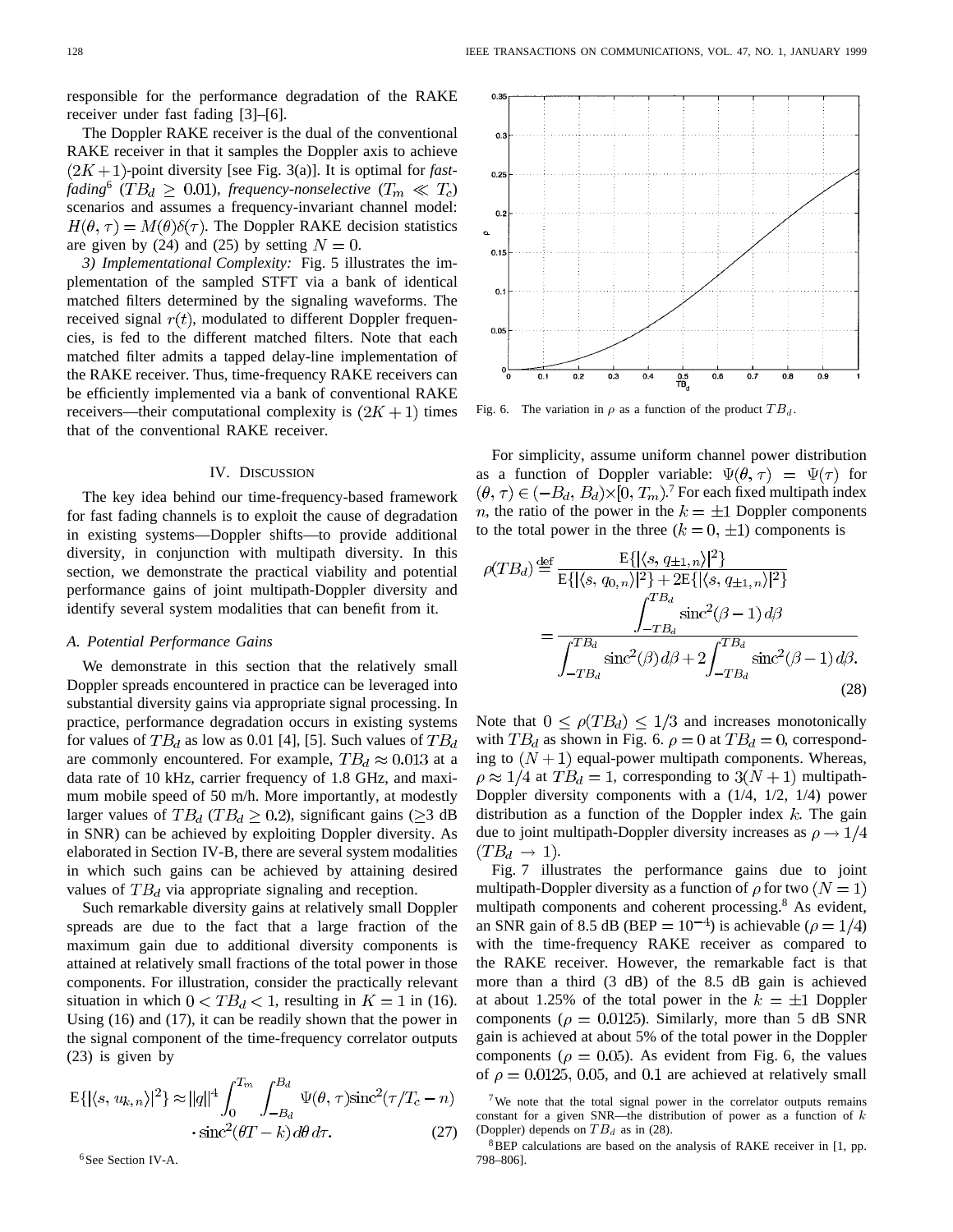

Fig. 7. Joint multipath-Doppler diversity gains as a function of  $\rho$  for coherent antipodal signaling (perfect channel knowledge) and  $N = 2$  multipath components. The performance of the RAKE receiver is under (ideal) slow fading  $(T B_d = 0, \rho = 0)$ .

values of  $TB_d$ :  $\approx 0.2, 0.39$ , and 0.6, respectively. We note that similar gains, implicitly due to Doppler diversity, have been reported in other non-CDMA systems as well [16].<sup>9</sup> Similar instance of *small causes leading to large effects* have been observed in other related contexts as well [18], [19].

Finally, Fig. 8 illustrates the multipath-Doppler diversity gains realistically achievable in practice compared to the RAKE receiver with two multipath components. Note that the performance of the time-frequency RAKE receiver is based on noncoherent processing which provides a lower bound on the achievable gains. The coherent RAKE receiver signifies the optimal performance of existing systems under slow fading, and the noncoherent RAKE receiver typifies the degraded performance of existing systems under fast fading due to errors in channel estimation. As evident, the time-frequency RAKE receiver can provide substantial gains even with noncoherent processing (to avoid channel estimation). Gains of 3.5–6.5 dB in SNR (BEP =  $10^{-4}$ ) are achievable for  $0.025 < \rho < 0.1$  $(0.27 < TB_d < 0.55)$ . As discussed in the next section, such values of  $TB<sub>d</sub>$  are attainable in many practical scenarios by appropriate signaling and/or reception.

It is worth noting that the above analysis assumes a uniform Doppler power spectrum. A more realistic "bathtub-shaped" Doppler profile [20] would yield comparable gains at even smaller values of  $TB_d$ . Furthermore, for  $1 < TB_d < 2$ , fivefold  $(K = 2)$  Doppler diversity (as opposed to three-fold with  $0 < TB_d < 1$ ) can be attained. In addition, by explicitly accounting for fast fading, multipath-Doppler processing does not suffer from BEP floors and promises even bigger SNR gains at lower BEP's.

#### *B. Applicable Scenarios*

As noted in the previous section, values of  $TB<sub>d</sub>$  in the range 0.01–0.015 are commonly encountered in mobile scenarios



Fig. 8. Joint multipath-Doppler diversity gains as a function of  $\rho$  for noncoherent equal-gain combining (no channel knowledge) and  $N = 2$ multipath components. The coherent RAKE receiver (antipodal signaling) signifies the optimal performance of existing systems under slow fading. The noncoherent RAKE receiver (orthogonal signaling) typifies the degraded performance of existing systems under fast fading. Note that the noncoherent time-frequency RAKE receiver provides a *lower bound* on the performance of proposed systems.

and can significantly degrade the performance of existing systems. However, fast fading can be leveraged into substantial multipath-Doppler diversity gains at moderately larger values of  $TB_d$  (0.2–0.6). In this section, we discuss system modalities in which desired values of  $TB<sub>d</sub>$  can be achieved by making  $T$  effectively longer.

A direct way to attain larger values of  $TB<sub>d</sub>$  is to employ time-selective signaling by increasing the duration  $T$  [12], [13], [21]. In order to keep the data rate at a prescribed value, successive symbols may have to overlap in time, resulting in ISI. However, initial results show that the excellent correlation properties of pseudorandom sequences make the ISI virtually negligible [12], [13]. Moreover, simulations based on Jakes model [20] (reported in [12] and [13]) show that this approach can indeed deliver the diversity gains predicted by the analysis in the previous section. For example, a 3.5-dB SNR gain at  $BEP = 10^{-4}$  can be achieved by using symbols that are 16 times longer than the conventional symbol (to attain  $TB_d \approx$ 0.2). For a detailed discussion, we refer the reader to  $[13]$ .<sup>10</sup> We note that this time-selective signaling approach is similar in spirit, and provides an alternative, to the precoding/spreadsignature ideas proposed in [11] and [22] (details in [13]).

In many practical systems, bits are processed in frames for the purpose of interleaving. For example, in the interim standard IS-95, processing is done in frames of 192 bits which corresponds to a frame duration of about  $T_f = 20$  ms [2]. This yields  $1 < T_f B_d < 2$  for a typical  $B_d$  range of 60–100 Hz, which strongly suggests block-based processing to make the channel time-selective for exploiting Doppler diversity  $(K = 2 \text{ or } K = 3)$ —jointly decoding the bits in a fraction of the frame via sequence decoding to make the effective

<sup>&</sup>lt;sup>9</sup>However, we note that due to the relatively small ( $\ll$ 1) values of  $T_m B_d$ in practice [17], nonspread-spectrum systems cannot exploit *both* multipath and Doppler diversity *simultaneously*.

 $10$ Note that the delay introduced by time-selective signaling is inconsequential compared to delays due to other system requirements, such as interleaving.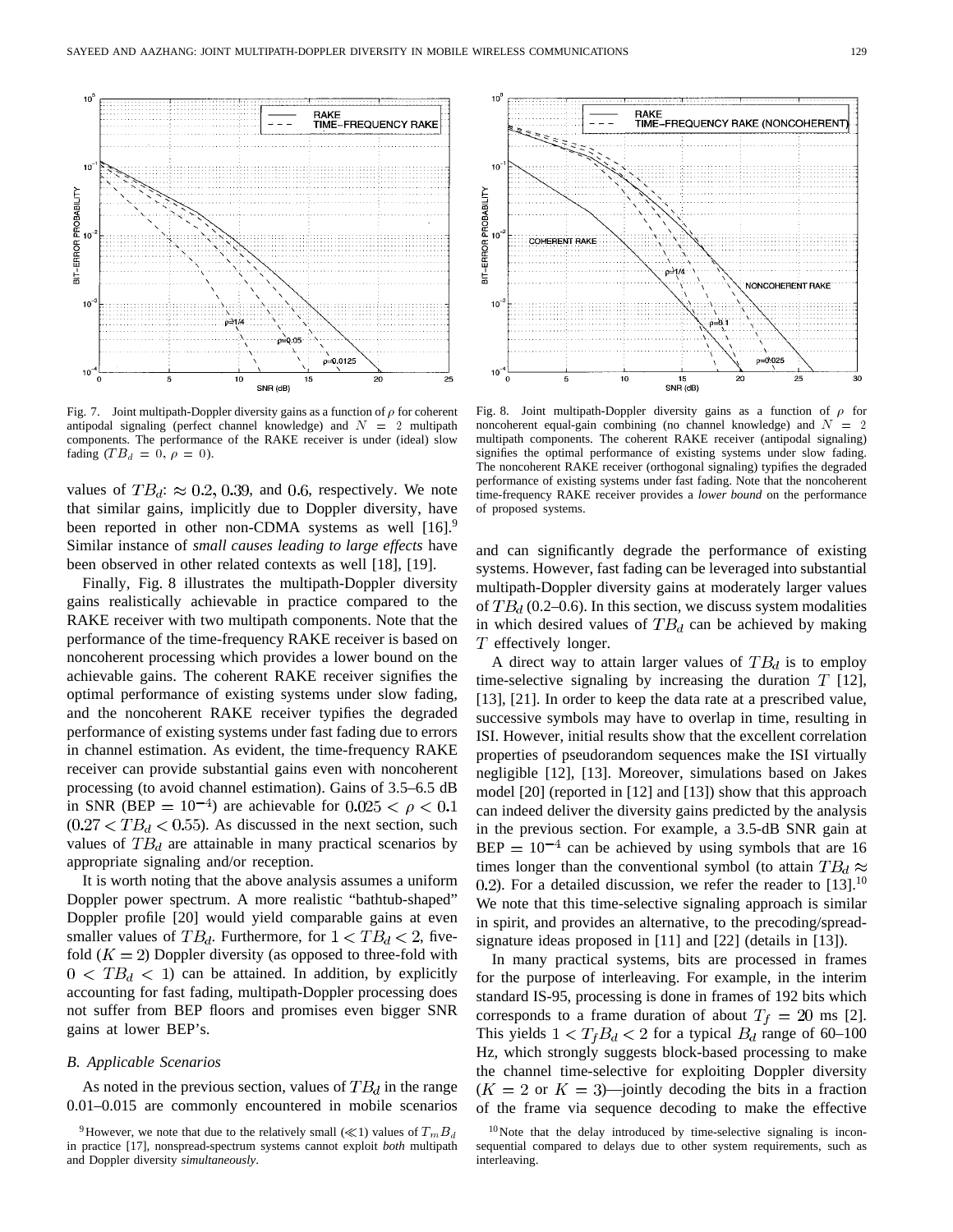$T$  longer. Given the observation that significant gains due to Doppler diversity may be achieved for relatively small values of  $TB_d$ , relatively small block sizes may be adequate in such an approach. Moreover, the fact that the channel remains virtually constant over several symbols may also be used to develop efficient sequence decoding algorithms. Such techniques for exploiting joint multipath-Doppler diversity are currently under investigation.

Clearly, transmission at relatively low data rates facilitates the exploitation of Doppler diversity. Thus, the techniques developed in this paper may also be used in underwater acoustic systems [23]–[25] and emerging modalities such as multicarrier CDMA  $[26]$ <sup>11</sup>

## V. CONCLUSIONS

Signal fading produced by the wireless channel is one of most significant factors limiting the performance of mobile communication systems. The mobile wireless channel inherently affords diversity that can be exploited via the use of large-TBP signaling waveforms to combat fading. In this context, spread-spectrum CDMA systems have a distinct advantage over other systems, such as time-division or frequency-division multiple-access systems. However, existing CDMA systems based on the RAKE receiver only partly exploit channel diversity: they are optimal for slow fading scenarios and achieve multipath diversity. Consequently, existing systems perform poorly under fast fading and exhibit BEP floors due to mismatch with channel characteristics.

The new CDMA framework proposed in this paper fully exploits the inherent channel diversity via joint time-frequency processing. Unlike existing receivers that treat Doppler as a nuisance, our framework demonstrates that Doppler is in fact another dimension for diversity that should be exploited to combat fading. The proposed time-frequency-based system is matched to the fast-fading channel characteristics and attains a larger TBP to exploit joint multipath-Doppler diversity in an optimal fashion. Performance analysis indicates that even the relatively modest Doppler spreads encountered in practice can be leveraged into substantial gains using our approach. Typically, joint multipath-Doppler processing doubles or triples the level of diversity compared to existing systems, resulting in significant improvements in SNR. Moreover, the proposed systems do not suffer from BEP floors under fast fading and promise even larger SNR gains at lower BEP's that may be required for certain transmission formats, such as data.

Due to the central nature of the channel, joint multipath-Doppler processing can be integrated into many aspects of system design and promises improved performance due to the inherently higher level of diversity. In particular, the basic framework can be extended to develop techniques for synchronization and channel estimation [21], [27] and multiuser detection [28], [29]. Moreover, our approach can also be used to develop algorithms for tracking channel statistics, providing an alternative to Kalman filter-based algorithms proposed in [23], [24], [30], and [31]. Finally, powerful coding techniques developed for the AWGN channel may also be integrated into our approach since the high level of diversity makes the fading channel effectively look like an AWGN channel [12], [13].

# **APPENDIX** PROOF OF THE THEOREM

We first derive the signal representation (16). Recall from (13) that

$$
s(t) = \int_0^{T_m} \tilde{h}(t, \tau) q(t - \tau) d\tau, \qquad 0 \le t < T \qquad (29)
$$

where  $\tilde{h}(t, \tau) = h(t, \tau) I_{[0, T)}(t)$ , which admits the Fourier series

$$
\tilde{h}(t, \tau)
$$
\n
$$
= \sum_{k} c_k(\tau) e^{j(2\pi kt/T)} \approx \frac{1}{T} \sum_{k=-K}^{K} \tilde{H}\left(\frac{k}{T}, \tau\right) e^{j(2\pi kt/T)}
$$
\n(30)

$$
c_k(\tau) \stackrel{\text{def}}{=} \frac{1}{T} \int_0^T h(t, \tau) e^{-j(2\pi kt/T)} dt = \frac{1}{T} \tilde{H}\left(\frac{k}{T}, \tau\right) \tag{31}
$$

with  $\tilde{H}(\theta, \tau)$  defined in (14). Since the one-sided width of the mainlobe of  $\operatorname{sinc}(\theta T)$  is  $1/T$ , most of the energy in (30) is contained in  $|k| \leq K$ ,  $K = |(B_d + 1/T)T| = [B_dT]$ components. Substituting (30) in (29) we get

$$
s(t) \approx \frac{1}{T} \sum_{k=-K}^{K} e^{j(2\pi kt/T)} \int_0^{T_m} \tilde{H}\left(\frac{k}{T}, \tau\right) q(t-\tau) d\tau
$$

$$
= \frac{1}{T} \sum_{k=-K}^{K} e^{j(2\pi kt/T)} \int \tilde{G}\left(\frac{k}{T}, \nu\right) Q(\nu) e^{j2\pi \nu t} d\nu
$$
(32)

where

$$
\tilde{G}(\theta,\nu) = \int \tilde{H}(\theta,\tau)e^{-j2\pi\nu\tau} d\tau
$$

and

$$
Q(f) = \int q(t)e^{-j2\pi ft} dt.
$$
 (33)

Since  $Q(f)$  is approximately bandlimited to  $|f| \leq W \approx$  $1/2T_c$ , only the approximation

$$
\hat{G}(\theta,\nu) = \tilde{G}(\theta,\nu)I_{(-1/2T_c,1/2T_c)}(\nu) \tag{34}
$$

of  $\hat{G}(\theta, \tau)$  matters in (32), which admits a Fourier series

$$
\hat{G}(\theta, \nu) = \sum_{n} c_n(\theta) e^{-j2\pi nT_c\nu}
$$

$$
\approx T_c \sum_{n=0}^{N} \hat{H}(\theta, nT_c) e^{-j2\pi nT_c\nu}
$$
(35)

$$
c_n(\theta) \stackrel{\text{def}}{=} T_c \int \hat{G}(\theta, \nu) e^{j2\pi n T_c \nu} d\nu = T_c \hat{H}(\theta, nT_c) \tag{36}
$$

<sup>&</sup>lt;sup>11</sup>The different "Doppler channels" [see Fig. 3(a)] should not be confused with the different channels in a multicarrier system. Our approach used in conjunction with a multicarrier system would correspond to Doppler channels associated with *each* subcarrier.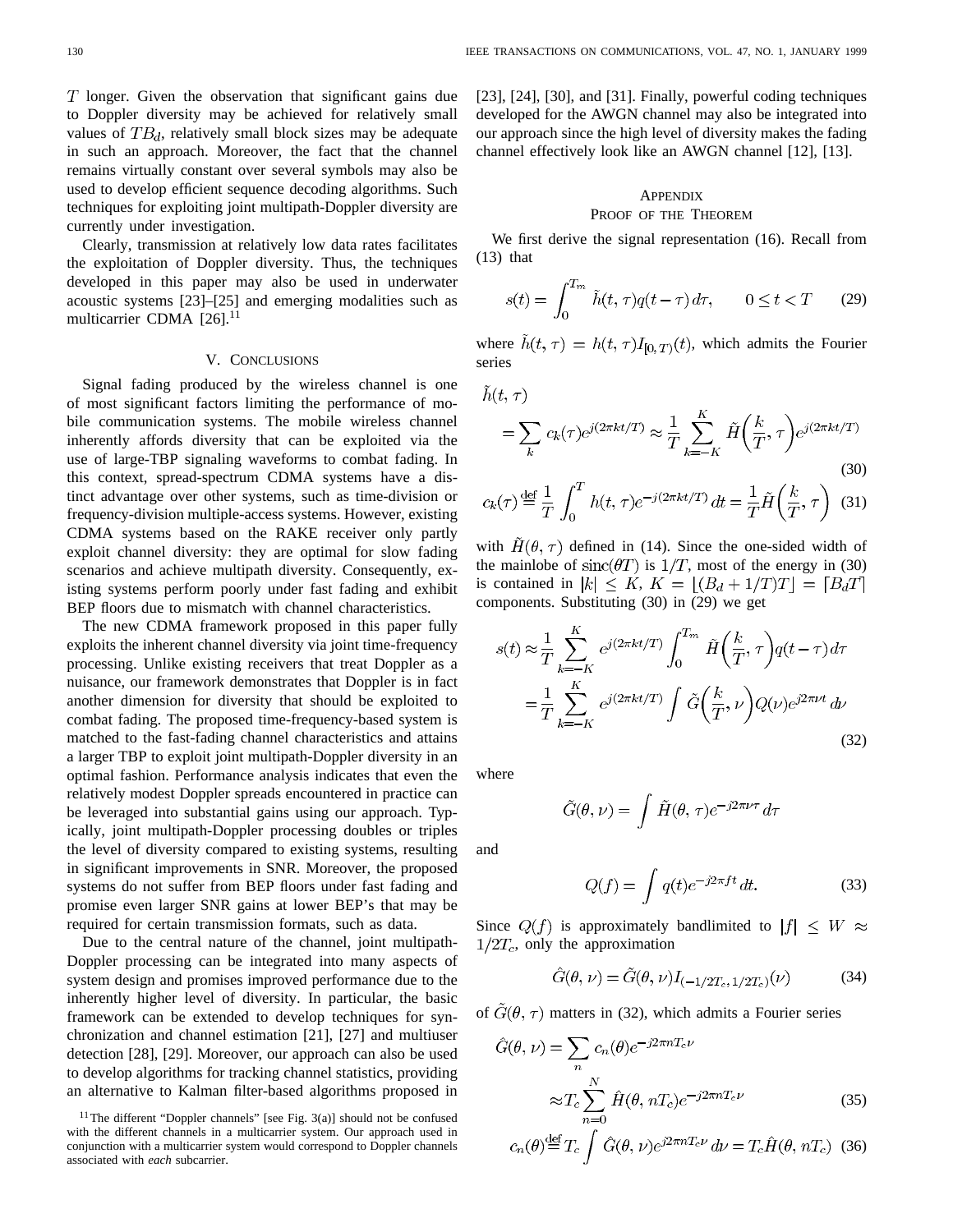where

$$
\hat{H}(\theta,\tau) = \int_{-1/2T_c}^{1/2T_c} \tilde{G}(\theta,\nu) e^{j2\pi\nu\tau} d\nu
$$
\n
$$
= \frac{1}{T_c} \int_0^{T_m} \tilde{H}(\theta,\tau') \operatorname{sinc}((\tau-\tau')/T_c) d\tau'
$$
\n
$$
= \frac{T}{T_c} \int_0^{T_m} \int_{-B_d}^{B_d} H(\theta',\tau') e^{-j\pi(\theta-\theta')T}
$$
\n
$$
\cdot \operatorname{sinc}((\theta-\theta')T) \operatorname{sinc}((\tau-\tau')/T_c) d\theta' d\tau'. (37)
$$

Thus, most of the energy in (35) is contained in  $N =$  $[(T_m + T_c)/T_c] = [T_m/T_c]$  terms. Substituting (35) in (32) we get (16).

We now demonstrate the approximate orthogonality of the  $u_{k,n}(t)$ 's. First, we note from (18) that up to a phase factor,  $\langle u_{k,n}, u_{k',n'} \rangle = \langle u_{0,0}, u_{k-k',n-n'} \rangle$ . Thus, it is sufficient to consider the time-frequency correlation function

$$
\langle q, \mathbf{F}_{\theta} \mathbf{T}_{\tau} q \rangle = \sum_{l=0}^{P-1} \sum_{m=0}^{P-1} c[l] c[m] \int v(t - lT_c)
$$

$$
\cdot v(t - \tau - mT_c) e^{-j2\pi \theta t} dt \qquad (38)
$$

where we have used the expression in (6) for  $q(t)$ . Evaluating the time-frequency correlation at  $\theta = k/T$  and  $\tau = nT_c$ , we get

$$
\langle q, \mathbf{F}_{k/T} \mathbf{T}_{nT_c} q \rangle
$$
  
\n
$$
= \sum_{l=0}^{P-1} \sum_{m=0}^{P-1} c[l] c[m] \int v(t - lT_c)
$$
  
\n
$$
\cdot v(t - (m+n)T_c) e^{-j(2\pi kt/T)} dt
$$
  
\n
$$
= \sum_{l=0}^{P-1} c[l] c[l - n] \int v^2(t - lT_c) e^{-j(2\pi kt/T)} dt
$$
  
\n
$$
= \sum_{l=0}^{P-1} c[l] c[l - n] \int_{lT_c}^{(l+1)T_c} e^{-j(2\pi kt/T)} dt
$$
  
\n
$$
= T_c e^{-j(\pi kT_c/T)} \text{sinc}\left(\frac{\pi kT_c}{T}\right)
$$
  
\n
$$
\cdot \sum_{l=0}^{P-1} c[l] c[l - n] e^{-j(2\pi kt/T)}.
$$
 (39)

Thus,

$$
|\langle q, \mathbf{F}_{k/T} \mathbf{T}_{nT_c} q \rangle| \leq T_c \left| \sum_{l=0}^{P-1} c[l] c[l-n] e^{-j(2\pi klT_c/T)} \right|
$$
  
= 
$$
T_c \left| \sum_{l=0}^{P-1} c[l] c[l-n] e^{-j(2\pi kl/P)} \right|.
$$
 (40)

For  $n = 0$ , the right-hand side is equal to  $T_c\left(\sum_{k=0}^{P-1}$  $|e^{-j(2\pi kl/P)}| = T_c P \delta_k = T \delta_k$ . For  $n \neq 0$ , the variation in the exponential in (40) is much slower than the variation in the spreading codes for small values of  $k$ , which is typically the case since  $K$  is typically much smaller than  $P$ . Hence, we have

$$
|\langle q, \mathbf{F}_{k/T} \mathbf{T}_{nT_c} q \rangle| \approx T_c \left| \sum_{l=0}^{P-1} c[l] c[l-n] \right| \approx 0 \quad (41)
$$

which shows that for  $n \neq 0$ , the orthogonality of the  $u_{k,n}(t)$ 's follows from the temporal orthogonality properties of the spreading code, which improve with increasing length of the code.

#### **REFERENCES**

- [1] J. G. Proakis, *Digital Communications,* 3rd ed. New York: McGraw-Hill, 1995.
- [2] T. S. Rappaport, *Wireless Communications.* Englewood Cliffs, NJ: Prentice Hall, 1996.
- [3] B. Sklar, "Rayleigh fading channels in mobile digital communication system—Part II: Mitigation," *IEEE Commun. Mag.,* pp. 103–109, July 1997.
- [4] H. Andoh, M. Sawahashi, and F. Adachi, "Channel estimation using time multiplexed pilot symbols for coherent Rake combining for DS-CDMA mobile radio," in *Proc. PIMRC'97,* pp. 954–958.
- [5] J. K. Cavers, "An analysis of pilot symbol assisted modulation for Rayleigh fading channels," *IEEE Trans. Veh. Technol.,* vol. VT-40, pp. 689–693, Nov. 1991.
- [6] F. Ling, "Coherent detection with reference-symbol based estimation for direct sequence CDMA uplink communication," in *Proc. VTC'93,* pp. 400–403.
- [7] F. Hlawatsch and G. F. Boudreaux-Bartels, "Linear and quadratic timefrequency signal representations," *IEEE Signal Processing Mag.,* Apr. 1992.
- [8] L. Cohen, *Time-Frequency Analysis.* Englewood Cliffs, NJ: Prentice Hall, 1995.
- [9] P. A. Bello, "Characterization of randomly time-variant linear channels," *IEEE Trans. Commun. Syst.,* vol. CS-11, pp. 360–393, 1963.
- [10] J. Ventura-Traveset, G. Caire, E. Biglieri, and G. Taricco, "Impact of diversity reception on fading channels with coded modulation—Part I: Coherent detection," *IEEE Trans. Commun.,* vol. 45, pp. 563–572, May 1997.
- [11] G. W. Wornell, "Spread-response precoding for communication over fading channels," *IEEE Trans. Inform. Theory,* vol. 42, pp. 488–501, Mar. 1996.
- [12] S. Bhasyam, A. M. Sayeed, and B. Aazhang, "Time-selective signaling and reception for multipath fading channels," presented at 1998 IEEE Int. Symp. Information Theory.
- [13] \_\_\_\_\_, "Time-selective signaling and reception for communication over multipath fading channels," *IEEE Trans. Commun.,* to be published.
- [14] A. J. Viterbi, *CDMA: Principles of Spread Spectrum Communications.* Reading, MA: Addison-Wesley, 1995.
- [15] R. Kennedy, *Fading Dispersive Communication Channels.* New York: Wiley, 1969.
- [16] B. Hart and D. P. Taylor, "Extended MLSE diversity receiver for the time- and frequency-selective channel," *IEEE Trans. Commun.,* vol. 45, pp. 322–333, Mar. 1997.
- [17] K. Pahlavan and A. H. Levesque, "Wireless data communications," *Proc. IEEE*, vol. 82, pp. 1398–1430, Sept. 1994.
- [18] L. Scharf and B. D. Van Veen, "Low rank detectors for Gaussian random vectors," *IEEE Trans. Acoust., Speech, Signal Processing,* pp. 1579–1582, Nov. 1987.
- [19] B. D. Van Veen, "An analysis of several partially adaptive beamformer designs," *IEEE Trans. Acoust., Speech, Signal Processing,* pp. 192–203, Feb. 1989.
- [20] W. C. Jakes, "Mobile radio propagation," in *Microwave Mobile Communications,* W. C. Jakes, Ed. New York: Wiley, pp. 11–78, 1974.
- [21] A. M. Sayeed and B. Aazhang, "Communication over multipath fading channels: A time-frequency perspective," in *Wireless Communications: TDMA versus CDMA*, S. G. Glisic and P. A. Lippänen, Eds. Norwell, MA: Kluwer, 1997, pp. 73–98.
- [22] G. W. Wornell, "Spread-signature CDMA: Efficient multiuser communications in the presence of fading," *IEEE Trans. Inform. Theory,* vol. 41, pp. 1418–1438, Sept. 1995.
- [23] R. A. Iltis and A. W. Fuxjaeger, "A digital DS spread-spectrum receiver with joint channel and Doppler shift estimation," *IEEE Trans. Commun.,* vol. 39, pp. 1255–1267, Aug. 1991.
- [24] A. W. Fuxjaeger and R. A. Iltis, "Adaptive parameter estimation using parallel Kalman filtering for spread spectrum code and Doppler tracking," *IEEE Trans. Commun.,* vol. 42, pp. 2227–2230, June 1994.